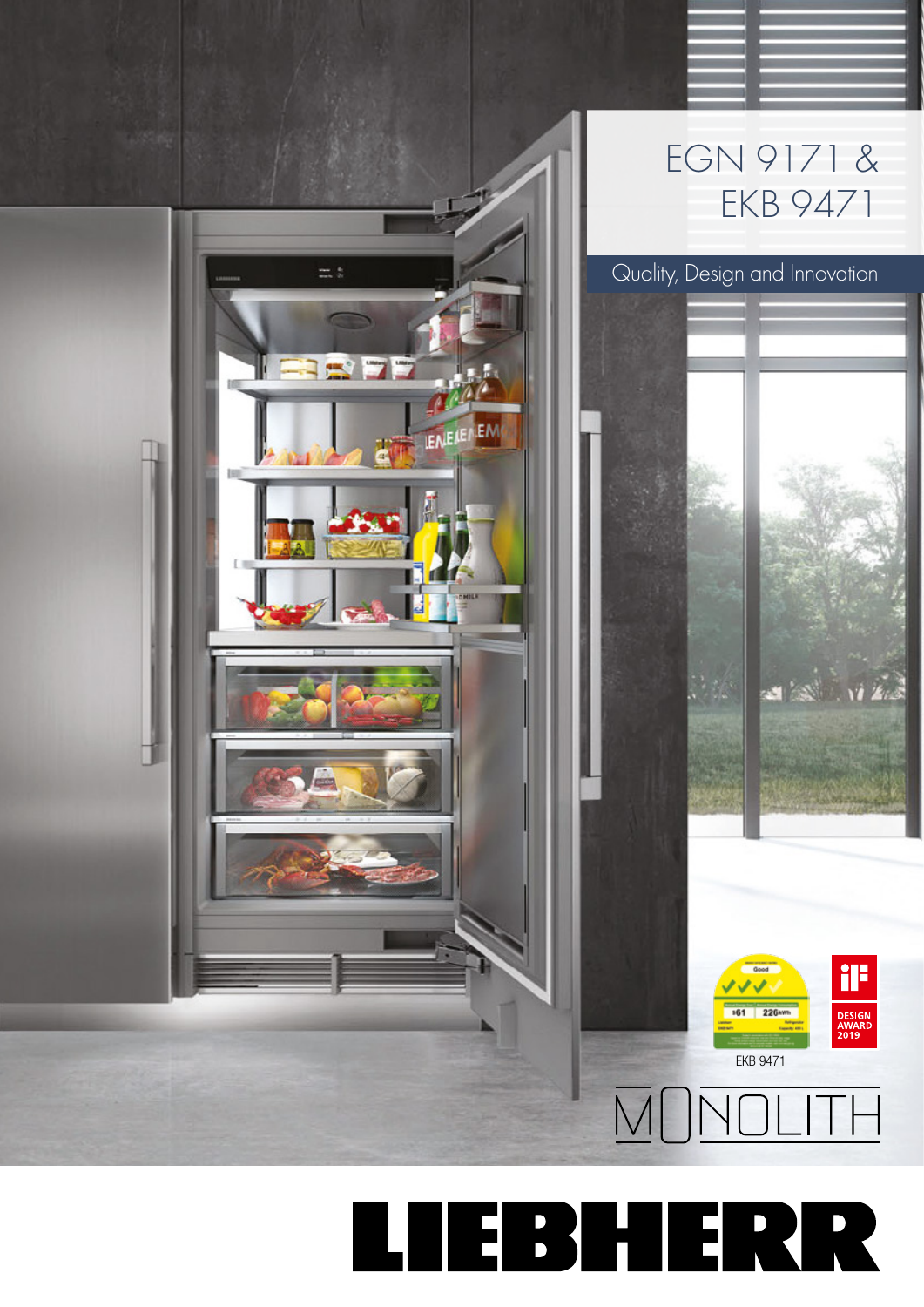With its impressive size, clean lines, and innovative interior features, the Monolith was designed to inspire awe and integrate seamlessly into your kitchen – today, tomorrow, and for years to come. Of the entire Monolith series, the EGN 9171 Freezer and EKB 9471 Refrigerator have been awarded the iF Design Award 2019. Indeed, Monolith takes advanced food preservation to a whole new level.

Monolith BioFresh-Plus drawer adds another dimension of climate control to the BioFresh system by allowing you to set temperatures inside the third drawer to as low as -2°C. That's the perfect temperature for perserving the freshness and flavours of seafood. The adjustable InfinityLight LED system casts beautiful and even side lighting, giving a soft, brightening effect upon opening the doors. Our intuitive electronic touch-control panel, InfinitySwipe, features a full-colour 3.5-inch touch & swipe screen that's bright, clean and wonderfully user-friendly. Stainless steel handles and fronts are available as optional accessories.

### Possible Side-by-Side combinations

EGN 9171 & EKB 9471 EGN 9171 & EKB 9671 EGN 9271 & EKB 9471

| Monolith 121.9 cm |  |
|-------------------|--|
|-------------------|--|

| Sound rating dB(A) *                             |  |
|--------------------------------------------------|--|
| Gross / Net refrigerator capacity litre          |  |
| Gross / Net BioFresh & BioFresh-Plus comp. litre |  |
| Gross / Net freezer capacity litre               |  |
| Number of shelves                                |  |
| Number of door racks                             |  |
| Number of FrostSafe drawers                      |  |
| Number of BioFresh / BioFresh-Plus drawers       |  |
| Flectronic control                               |  |
| Door / side walls                                |  |
| Refrigerator temperature range °C **             |  |
| Freezer temperature range °C                     |  |
| Temperature alarm                                |  |
| Defrost type                                     |  |
| Interior light                                   |  |
| Door alarm                                       |  |
| Internal water dispenser                         |  |
| Water filter                                     |  |
| IceMaker                                         |  |
| Ice cube output kg/24h                           |  |
| SoftSystem                                       |  |
| Door hinges                                      |  |
| Product dimensions (H/W/D) cm                    |  |
| Cut out dimensions (H/W/D) cm                    |  |
| Gross / Net weight kg                            |  |
| Voltage V/Hz                                     |  |
|                                                  |  |





| <b>Monolith 121.9 cm</b>                         |                    | <b>EGN 9171</b>                     |                   |              |                |                    |                                  | <b>EKB 9471</b>       |                          |                           |                |                    |  |
|--------------------------------------------------|--------------------|-------------------------------------|-------------------|--------------|----------------|--------------------|----------------------------------|-----------------------|--------------------------|---------------------------|----------------|--------------------|--|
|                                                  | <b>No</b><br>Frost | Infinity<br>Swipe                   | Infinity<br>Light | Ice<br>Maker | Soft<br>System | Soft<br>Telescopic | <b>Bio</b><br>Fresh-<br>Plus     | Infinity<br>Swipe     | <b>Infinity</b><br>Light | <b>Infinity</b><br>Spring | Soft<br>System | Soft<br>Telescopic |  |
|                                                  |                    |                                     |                   |              |                |                    |                                  |                       |                          |                           |                |                    |  |
| Sound rating dB(A) *                             | 39                 |                                     |                   |              |                |                    | 39                               |                       |                          |                           |                |                    |  |
| Gross / Net refrigerator capacity litre          |                    |                                     |                   |              |                |                    | 529/430                          |                       |                          |                           |                |                    |  |
| Gross / Net BioFresh & BioFresh-Plus comp. litre |                    |                                     |                   |              |                |                    | 211 / 188                        |                       |                          |                           |                |                    |  |
| Gross / Net freezer capacity litre               | 281 / 218          |                                     |                   |              |                |                    |                                  |                       |                          |                           |                |                    |  |
| Number of shelves                                | $\overline{4}$     |                                     |                   |              |                |                    | $\overline{4}$                   |                       |                          |                           |                |                    |  |
| Number of door racks                             | 3                  |                                     |                   |              |                |                    | 3                                |                       |                          |                           |                |                    |  |
| Number of FrostSafe drawers                      | 3                  |                                     |                   |              |                |                    |                                  |                       |                          |                           |                |                    |  |
| Number of BioFresh / BioFresh-Plus drawers       |                    |                                     |                   |              |                |                    | 2/1                              |                       |                          |                           |                |                    |  |
| Electronic control                               | InfinitySwipe      |                                     |                   |              |                |                    | InfinitySwipe                    |                       |                          |                           |                |                    |  |
| Door / side walls                                | <b>Steel</b>       |                                     |                   |              |                |                    | <b>Steel</b>                     |                       |                          |                           |                |                    |  |
| Refrigerator temperature range °C **             |                    |                                     |                   |              |                |                    | +2 $\degree$ C to +7 $\degree$ C |                       |                          |                           |                |                    |  |
| Freezer temperature range °C                     |                    | $-14^{\circ}$ C to $-27^{\circ}$ C  |                   |              |                |                    |                                  |                       |                          |                           |                |                    |  |
| Temperature alarm                                |                    | Visual and audible                  |                   |              |                |                    |                                  | Visual and audible    |                          |                           |                |                    |  |
| Defrost type                                     | Automatic          |                                     |                   |              |                |                    | Automatic                        |                       |                          |                           |                |                    |  |
| Interior light                                   | InfinityLight      |                                     |                   |              |                |                    | InfinityLight                    |                       |                          |                           |                |                    |  |
| Door alarm                                       | Audible            |                                     |                   |              |                |                    | Audible                          |                       |                          |                           |                |                    |  |
| Internal water dispenser                         |                    |                                     |                   |              |                |                    | InfinitySpring                   |                       |                          |                           |                |                    |  |
| Water filter                                     | Yes                |                                     |                   |              |                |                    | Yes                              |                       |                          |                           |                |                    |  |
| <b>IceMaker</b>                                  |                    | Fixed water connection 20 mm (3/4") |                   |              |                |                    |                                  |                       |                          |                           |                |                    |  |
| Ice cube output kg/24h                           | 1.6                |                                     |                   |              |                |                    | ÷,                               |                       |                          |                           |                |                    |  |
| SoftSystem                                       | Yes                |                                     |                   |              |                |                    | Yes                              |                       |                          |                           |                |                    |  |
| Door hinges                                      |                    | Left. reversible ***                |                   |              |                |                    |                                  | Right, reversible *** |                          |                           |                |                    |  |
| Product dimensions (H/W/D) cm                    |                    | 212.6 / 45 / 61                     |                   |              |                |                    |                                  | 212.6 / 75.4 / 61     |                          |                           |                |                    |  |
| Cut out dimensions (H/W/D) cm                    |                    | 213.4 / 45.7 / min. 63.5            |                   |              |                |                    |                                  |                       | 213.4 / 76.2 / min. 63.5 |                           |                |                    |  |
| Gross / Net weight kg                            | 152 / 137          |                                     |                   |              |                |                    | 193 / 178                        |                       |                          |                           |                |                    |  |
| Voltage V/Hz                                     | $220 - 240 / 50$   |                                     |                   |              |                |                    | $220 - 240 / 50$                 |                       |                          |                           |                |                    |  |

\* Noise output - according to EN 60704-3.

\*\* BioFresh bins, 0°C. BioFresh-Plus bins, -2°C or 0°C.

\*\*\* Please contact your Liebherr Authorised Dealer for door reversal.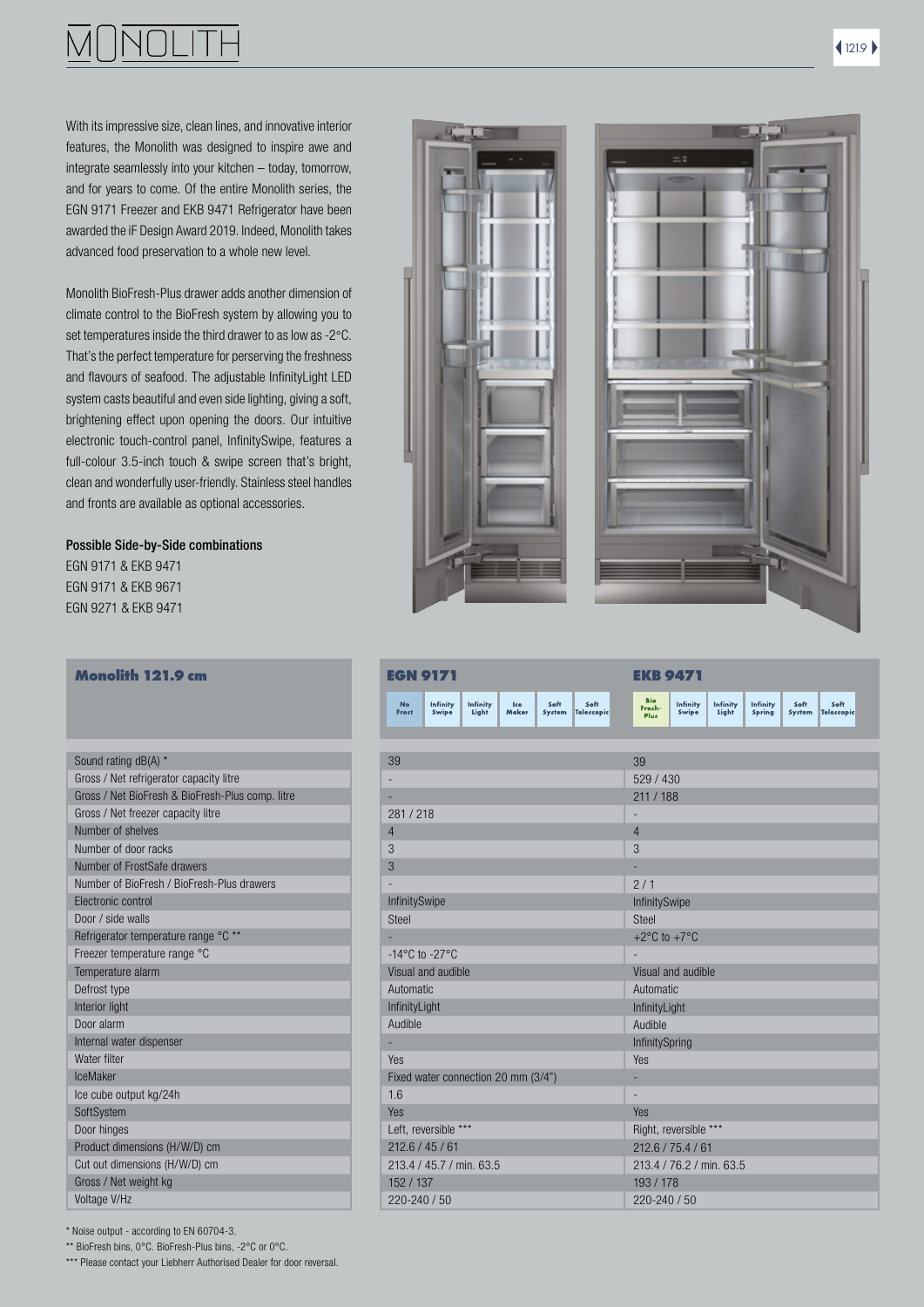

SoftSystem: Monolith's doors close automatically and gently thanks to our SoftSystem technology, which eliminates slamming even when shelves are fully loaded. Depending on the size of the Monolith unit, door hinges can hold up to 40 kg.



SuperQuiet: Noise levels are kept to a minimum all thanks to virtually silent, speed-controlled, and sound absorbing compressors that ensure exact performance, energy efficiency, and SuperQuiet operation.



BioFresh-Plus: Bringing you the perfect climate for long-lasting food freshness. In addition to two BioFresh drawers, the third fridge drawer can be set to BioFresh-Plus by lowering temperatures down to -2°C, ideal for storing fresh seafood.



InfinitySpring: The InfinitySpring is a seamlessly integrated, flush-mounted internal water dispenser that can accommodate water pitchers of any size. Our water filtration system eliminates harmful contaminates, resulting in crisp, clear water.



InfinityLight: InfinityLight adds drama and flair while emitting less heat to preserve food quality. LED side-wall lighting casts an even glow that can be adjusted to your liking. Comes with a pleasing night dimming feature.



InfinitySwipe: The Monolith's intuitive electronic touch-control panel features a full-colour 3.5-inch touch and swipe screen that's bright, clean, and wonderfully user-friendly. You'll barely have to lift a finger to control every function.

## Accessories



Stainless steel front 45.7 cm (Part no. 990191600)

Stainless steel front 76.2 cm (Part no. 990187200)



### Stainless steel fronts **Stainless steel toe kicks** Handle variants Stainless steel toe kicks



Base - trim / 45.7 cm (Part no. 990149300) Base - trim / 76.2 cm (Part no. 990153000) Base - trim / 121.9 cm (Part no. 990176500)

### Other accessories

Side-by-side kit (Part no. 990142800) – A SBS kit is required when there is a spacing of less than 102 mm between appliances. Includes a side wall heater to prevent condensation, metal brackets with screws, and a finishing strip (approx. 6-8 mm) to fill the gap between the appliances.

Door hinge exchange set (Part no. 990239900) – To be used when reversing factory-fitted hinges. Door reversal must be performed by a Liebherr authorised dealer.

Charcoal filter (Part no. 988111600)

Water filter (Part no. 988122700)